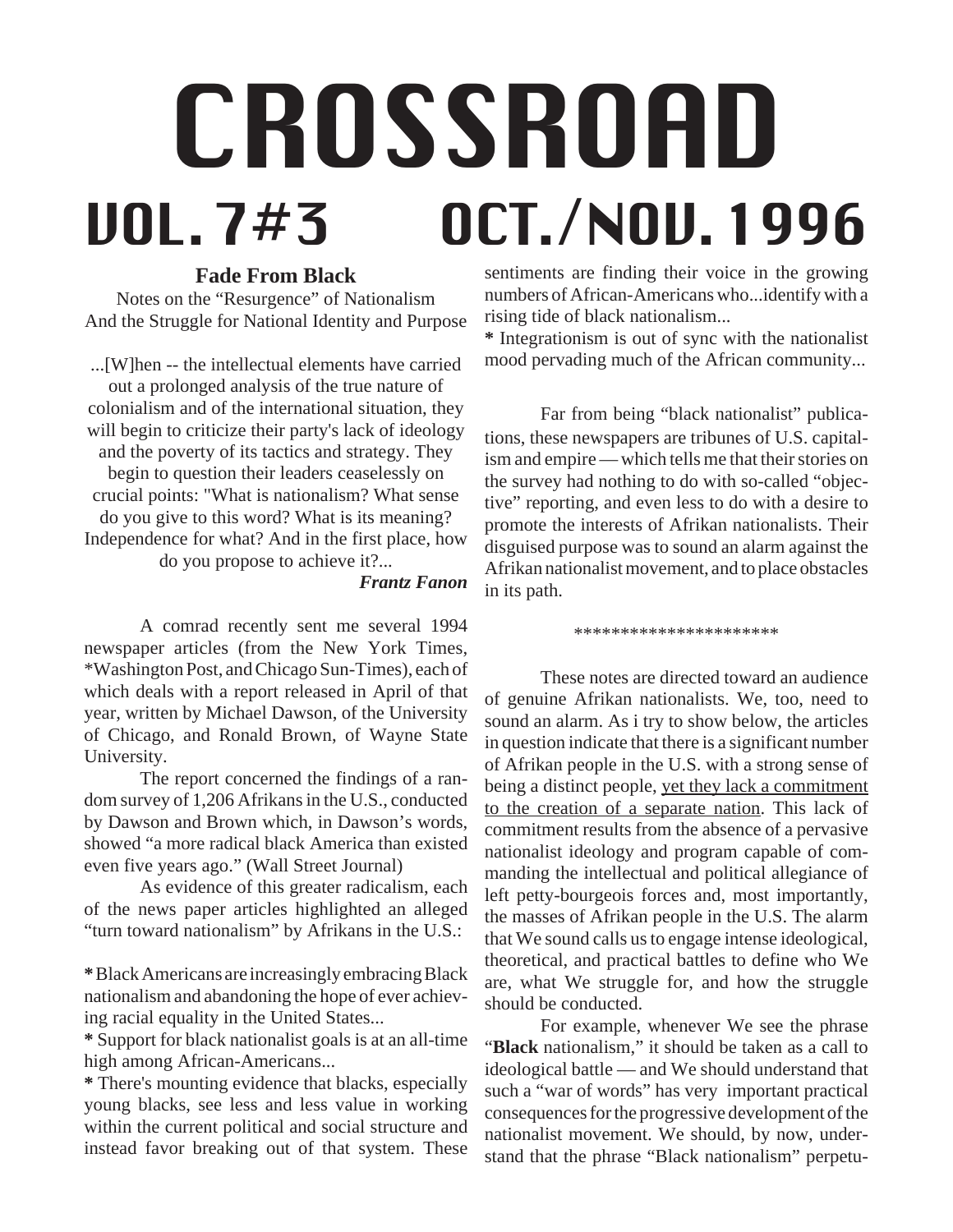#### **CR/SSP, Vol. 7#3** - 2 - October/November 1996

ates a concept of nationalism — New Afrikan nationalism — that is narrow, fundamentally incorrect, and ultimately serves to maintain confusion among the masses with regard to a genuine NATIONALIST perspective, and diverts us from a truly revolutionary orientation for the independence movement.

The point of conducting an ideological battle — in part, against the phrase "black nationalism" is really very simple: Nationalism is, in part, loyalty and devotion to a particular nation — which nation are "black" nationalists loyal and devoted to? If you are a nationalist, what is the name of your nation? If you are a nationalist, what term do you use to identify your nationality?

To refer to a nationalist — to refer to a citizen or national of a nation — is to recognize that person's "nationality". Every nation has a name, and this name is the root of the term used to identify the nationality of its citizens and nationals, Thus, persons identifying themselves as "nationalists" must have as point of reference the particular name of the nation toward which they are loyal, e.g., "American," "African-American," Mexican, Puerto Rican, Tanzanian, Chinese, French — New Afrikan!

Not only must We wage an ideological struggle to establish the national identity, but We must also struggle to clearly define "nationalism": Ron Walters was quoted in the *Wall Street Journal* (5-11-94) describing himself as a "black nationalist." However, he made what could be considered a contradictory statement (if one doesn't consider his petty-bourgeois stand and its inherent vacillation), by saying that he held a vision of "black nationalism" in which Afrikans in the U.S. would be "part of the mainstream at the same time."

Now, it should go without saying that real nationalists don't aim to be part of the U.S. mainstream — We want our own "stream." But, We have a two-fold problem here: 1) Afrikan nationalists are still struggling to define and to promote a national identity, i.e., a nationality that is defined primarily by social development and ideology, rather than by mere biology or skin color; 2) the real nationalists among Afrikans in the U.S. have yet to wage an effective battle against the pseudo nationalists...the reactionary and reformist/neo-colonialist petty-bourgeois elements that have played the dominant role on the stage of struggle for at least the last twenty-five years.

Like Ron Walters, there are some among us who call themselves nationalists, but who don't really want their own nation. In the words of Sterling Stuckey, such so-called nationalists merely use the nationalist movement of Afrikans in the U.S. as a modus operandi, rather than as an end in itself. They use nationalist sounding rhetoric and dress in nationalist garb, only to latch onto the momentum of the nationalist sentiments of the masses, to fool the masses while actually promoting ethnicpluralist, assimilationist, neo-colonialist agendas.

We simply can't continue to allow the people to be confused: The concept of nationalism is the belief, of an oppressed people, that they ought to possess their own nation. Nationalists believe that they should rule themselves and shape their own destinies through absolute control of the social, economic, and political resources and institutions of their own nation!

Now, maybe Ron Walters is simply confused, but it's the responsibility of all genuine nationalists — the responsibility of all conscious New Afrikans — to help end such confusion among the masses of our people.

\*\*\*\*\*\*\*\*\*\*\*\*\*\*\*\*\*\*\*\*

Nationals/citizens of nations have a political status or relationship to the nation that's generally defined by the allegiance that they pledge to the nation, and by the promise of protection that they receive from the nation. That is, nationals/ citizens give their allegiance for protection, and the nation gives protection to its citizens for their allegiance.

Within the context of struggles of oppressed nations for their independence, the allegiance/protection relation is that between, say, the organized body recognized as the "center" of the national independence movement, and those that support that leading body and the movement, e.g., the P.L.O. and those that recognize it as the "sole legitimate representative of the Palestinian people," and those who give it their allegiance and support and who receive its protection. In effect, the P.L.O. or any leading/central organized body of a national independence movement, becomes the universally recognized symbol of the nation's identity.

Now, "protection" comes from the nation — or from the independence movement and its organized leading body — in many forms. There is protection from physical attack by enemy police and military forces; there is protection against the attacks of enemy social, judicial, political and economic institutions. And, there is protection in the form of the nation's development of its own police and military forces, and in the form of the development of the nation's own social, judicial, political and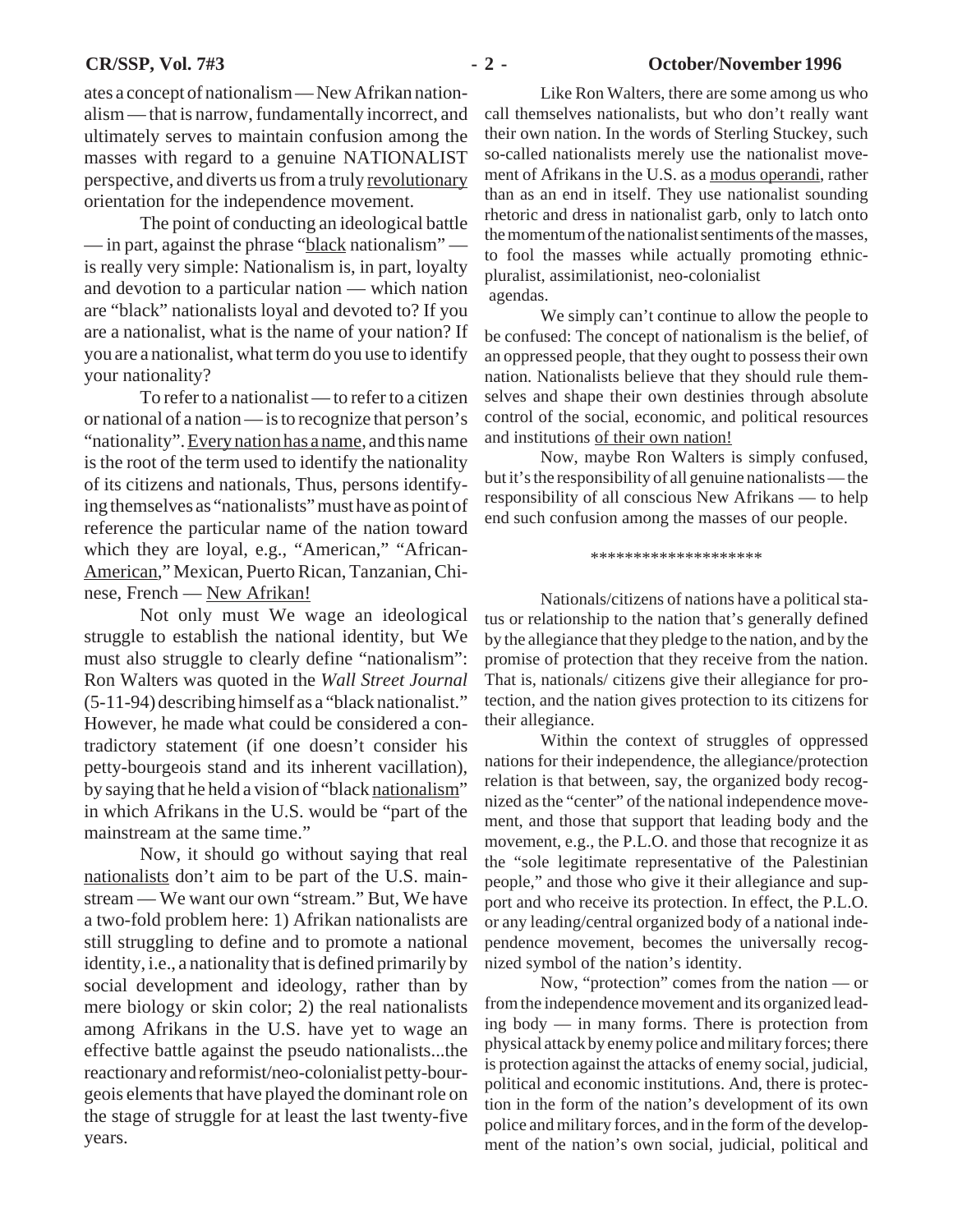economic institutions. That is, the masses of oppressed nations begin to pledge their allegiance to the independence movement as they see it begin to serve their needs and provide both "reactive" and "proactive" protection. Now, on this note, let's return to some discussion of the Dawson and Brown survey and some of its findings.

\*\*\*\*\*\*\*\*\*\*\*\*\*\*\*\*\*\*\*\*\*\*

Unfortunately, i've been unable to secure a copy of the full report, and i'm sure that the newspapers only touched few of the survey's questions and findings. Among those were the following:

**\*** Eighty percent of those surveyed said that they believed that the U.S. political and economic system is "unfair" to Afrikans.

**\*** Fifty percent of those surveyed said that they supported the idea of an all-Afrikan ("all-black") political party.

**\*** Seventy percent of those surveyed said that they believed that Afrikans in the U.S. should control the governmental and the economic institutions in their communities.

**\*** Fifty percent of those surveyed are said to have characterized, or to have agreed to the characterization of the status of Afrikans in the U.S. as that of "a nation within a nation" -- yet, only 14 percent of those surveyed are said to have wanted Afrikans in the U.S. to have their own nation!

To be clear: We're talking about a very necessary phase of ideological and theoretical struggle that will help to both broaden and consolidate the independence movement. We're talking about a fundamentally necessary phase of activity characterized by dialogue, research, and "pilot projects" that initiate the process of creating programs, establishing the foundations for national(ist) institutions, and, primarily, beginning to link ourselves in whatever possible ways to all existing struggles of our people, and to the programs and institutions that they now support.

We're talking about testing the "three phase theory," which means, in part, challenging those inside the nation and inside the movement who represent both "left" and "right" deviational tendencies. It's primarily "right" deviationists that must be challenged within the nation, and primarily "left" deviationists that must be challenged within the movement. Both tendencies will be confronted, for example, on the issue of an "all-black" political party. The "right" tendency, inside the nation, will continue to push for such a party, but their aim is essentially to merely have another U.S. party, only now, one in black-face. The "left" forces, primarily inside the

movement, will continue to object to any form of involvement in the U.S. electoral arena — but in doing so, they substitute their consciousness for that of the masses, and will end up in continued isolation from the masses in this, as in other, forms of struggle.

\*\*\*\*\*\*\*\*\*\*\*\*\*\*\*\*\*\*\*\*\*\*\*\*\*

When the respondents to the survey characterized their relation to the U.S. political and economic systems as "unfair," what, exactly, did they mean? What is the meaning of the word "unfair" within the context of a struggle between oppressed and oppressor nations?

Our people must be challenged to change their characterization of our relationship to the U.S. They must see the U.S. response to our struggle for self-determination not as "unfair" but as colonialism. The basis of the ideological battle, here, is to develop the characterization of Afrikans in the U.S. as an oppressed nation, and to develop the characterization of the U.S. as an oppressor nation — as a settler-imperialist state which denies the independence of the New Afrikan nation.

The term "unfair" hides, distorts the colonial reality of New Afrikan people. Our task, in this respect, involves taking each concrete manifestation of so-called "unfair treatment" and expose it as an element of **COLO-NIAL** oppression and exploitation. By denying independence to our nation, the U.S. denies us our ability to freely exercise and develop, for our own purposes, our productive capacities. (i'm pointing to the need for us to begin to talk about how capitalism and imperialism work, and about how We want to develop socialism in an independent New Afrika. We simply can't talk about what's "fair" or "unfair" and why or why not, without beginning to explain how capitalism works, why it works as it does. We can't begin to talk about and to build a "fair" economic system of our own without educating the masses on the political economy of oppressed and oppressor nations.) In this way, We begin to see why it's simply impossible for the U.S. to be "fair" in its relations with New Afrikan people, and in its relations with other peoples that it oppresses and exploits, both inside and outside its borders — capitalism, imperialism, makes it unwilling and unable to do otherwise.

\*\*\*\*\*\*\*\*\*\*\*\*\*\*\*\*\*\*\*\*\*\*\*\*

Fifty percent of the respondents to the Dawson and Brown survey said that they supported the idea of an "all-black" political party. The "idea" of an "allblack" political party — even the actual formation of such a party — doesn't necessarily signal a "turn toward nationalism" — especially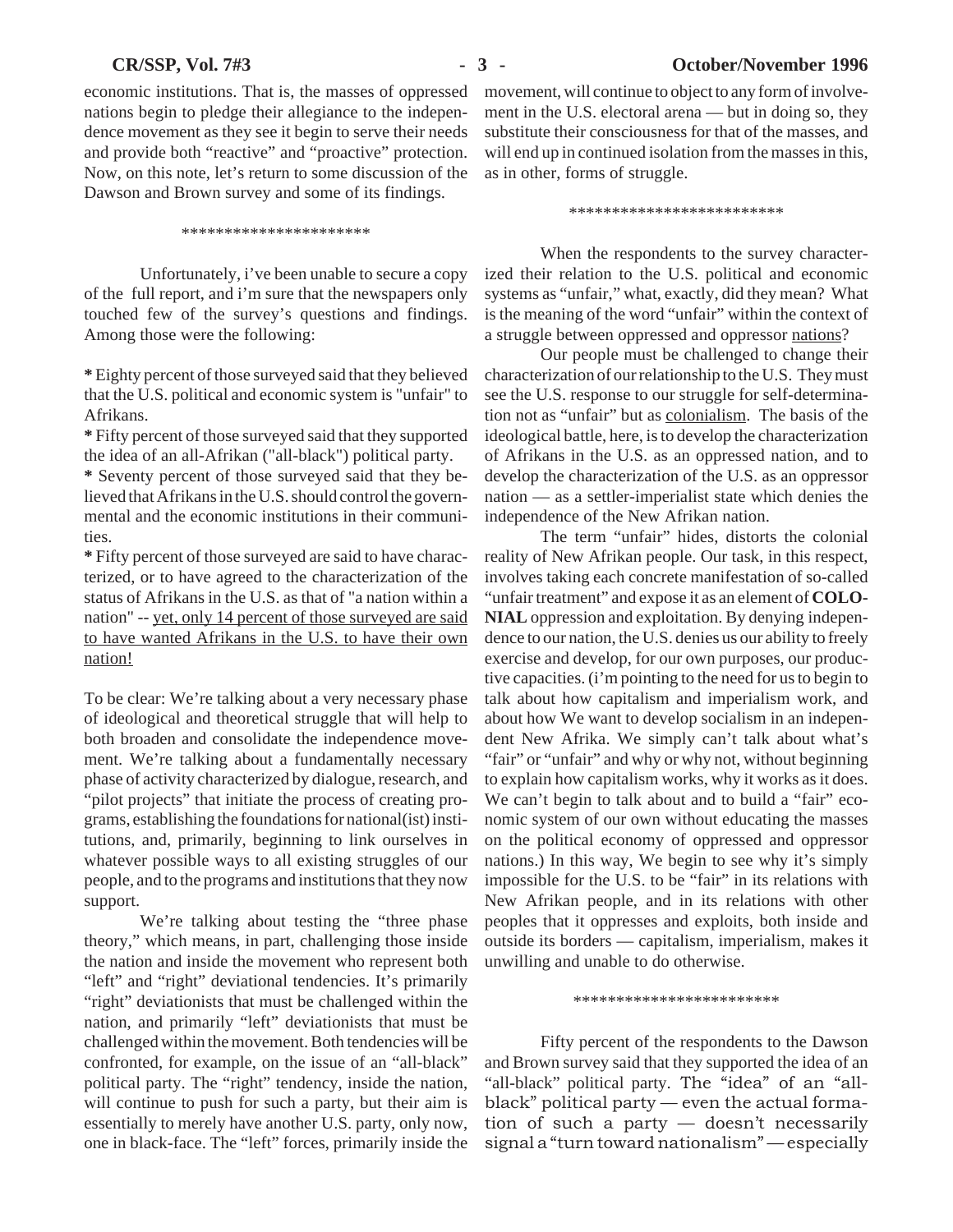not on the part of those who would call for and lead/benefit from such a party. Such a party could be built on the basis of the nationalist sentiments of the masses, but it would likely be a neo-colonialist black-face caricature of existing "mainstream" U.S. political parties. In order for an "all-black" political party to truly signal a turn toward nationalism, it would have to have, as the primary goal in its platform, the creation of an independent nation for Afrikans on these shores.

An "all-black" political party could signal a move toward national independence, if it demonstrated a revolutionary and a nationalist mass stand, and if it conducted political struggles that exposed and sharpened the contradictions between Afrikans and the U.S. Such a party could be used to help begin to build "dual/contending" bases of power that would serve the construction of revolutionary-national institutions.

Ideally, the only kind of party that nationalists should promote should be the "nationalist party," not an "all-black" party. To begin with, the phrase "nationalist party" tells us more clearly what it's about, which ain't necessarily so with an "all-black" party.

i suggest that We don't live in an ideal world, and in the world in which We do live, We must make the creation of a "nationalist party" our strategic goal — but We must also act upon the tactical need to engage ourselves in any and all discussion and activity regarding the idea and/or the formation of an "all-black" political party that would function inside the U.S. electoral arena and would, in essence, serve U.S. interests in the continued subjugation of our people.

We already have, in essence, a "nationalist party," because We have a nationalist movement and the nationalist organizations and individuals that comprise that movement. But, We gotta get out among the people and do more work with them — and in the process, build and demonstrate for them an alternative not only to the "traditional" U.S. mainstream parties and politics, but also an alternative to any "all-black" party that would dare claim to be "turning toward nationalism" while "trying to be part of the U.S. mainstream at the same time."

At a minimum, nationalists wanna be involved in all dialogue about the participation of Afrikan people in the U.S. electoral arena. We wanna be loudly critical of U.S. national and local governments and their policies and practice.

Rather than avoid all involvement in electoral politics, We need to begin forging our ideas on, and methods for, conducting our involvement — starting with the understanding that "involvement" doesn't mean that We are abandoning our politics, principles, or that We embrace any illusions about the ability of U.S. electoral politics to solve our problems. Our "involvement" is a matter of need: Whether We like it or not, the masses of our people still participate in that arena, and they're likely to continue to do so unless and until We change their minds, and provide them with what they can regard as a desirable and effective alternative.

Moreover, We realize that tactically and strategically, there will be instances when "involvement" in electoral activity will serve our purposes, e.g., in the National Territory, and in areas outside of it when victories can turn into bases of contending power, the critique of the U.S., and the sharpening of contradictions, or otherwise serve the interests of the independence movement.

\*\*\*\*\*\*\*\*\*\*\*\*\*\*\*\*\*\*\*

The need to push the idea of a "nationalist" (and not some simplistically defined neocolonialist) political party, and the need for nationalist involvement in the electoral arena of the U.S. on local and national levels, manifests themselves when We discuss the general theme of "community control," with particular reference to governmental and economic institutions on local levels.

Seventy percent of Dawson's respondents said that they believed that Afrikans 'should control the politics and the economics' of their communities. For us, this is another way of saying that such objectives are merely elements of a "nationalist revolutionary-democratic program."

On one hand, We need to assist the masses in their attempts to satisfy their basic needs, while on the other hand, there's the need to expose the inability and the unwillingness of the U.S. to satisfy even our most basic needs — short of national revolution and socialist development.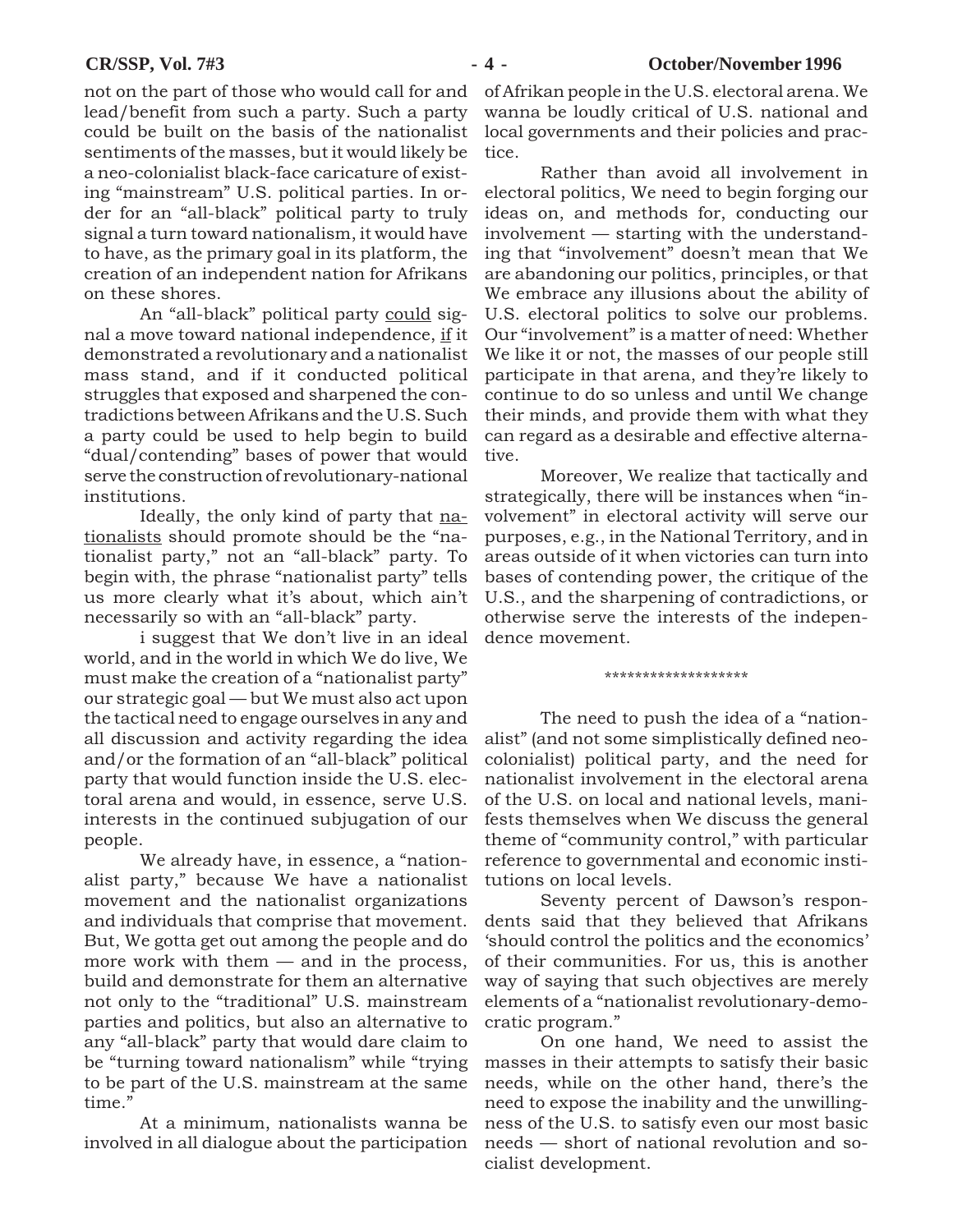**CR/SSP, Vol. 7#3 - 5 - October/November 1996**

The nationalist revolutionary-democratic program serves these ends: The masses will see that "control" over politics and economics within the U.S. system will not satisfy their needs, so We push the system to its limits, and beyond. We raise contradictions and expose the nature of the beast as it fails to fulfill the expectations of those who continue to believe in it and who drag their feet on choosing independence and socialism. Put pressure on the U.S. to house the homeless, to heal the sick, to feed the hungry, and to give jobs to all of the jobless, etc., and it'll come up short. Consciousness will rise and consolidate; interests will be distinguished and fought for; people will organize and begin to assume responsibility for the construction of a new society; seeds of the institutions of the new society will be planted in the process of such struggles.

The best way to challenge the U.S. for the allegiance of the New Afrikan masses is to struggle with them, every day, around the issues that are of immediate concern to them.

\*\*\*\*\*\*\*\*\*\*\*\*\*\*\*\*\*\*\*\*\*

Of major concern to the theorists and organizers of the nationalist movement should be those findings of Dawson's survey regarding the divergence between those who believe Afrikans in the U.S. are a "nation within a nation" (revealing their sense of being a distinct people), and those comparatively few who want their nation to be independent of the U.S. (Can We win with 14 percent?) Why do so many of us fear being independent of the U.S.? Why is the sense of being a distinct people not developed enough to allow a greater number of us to want our own nation at the present time?

The problems point to our tasks, i.e., We must push the idea of the nation; We must further develop national(ist) consciousness. Most importantly, We must develop the programs and institutions, in all areas of social, political, and economic life, that will gradually acquire the support of the people by increasing their confidence in the ability of the independence movement to serve and to protect them, and by increasing the people's confidence in themselves and in their ability to survive and develop as a nation independent of the U.S.

## **Re-Build!**

(Re-Orientate and Re-Organize)

*August 6, 1996 Owusu Yaki Yakubu (aka Atiba Shanna) Spear and Shield Collective*

# Subscribe to CROSSROAD!

The struggle of Afrikans in the U.S. to regain their independence has always has been characterized by two major trends. One trend has struggled against racial discrimination and for equal participation in U.S. society, accepting capitalist hegemony. The other trend has struggled against their national oppression by the U.S., and to establish an independent, socialist state.

 The existence of these trends is a matter of historical record. Despite the efforts of the U.S. to suppress the struggle for Afrikan independence, the movement has a strong contemporary expression among all sectors of the Afrikan population, especially among Afrikan youth. A recent study conducted among Afrikan college students by Professor Luke Tripp showed that 34 percent of the students favored an independent Afrikan state.

 **CROSSROAD** (CR) is devoted to New Afrikan Political Prisoners and Prisoners of War. CR also covers theoretical issues and daily struggles in Afrikan communities. For its daily operation, as well as its goal of continued growth and improvement, CR depends on the help of its supporters and subscribers.

**(\$5/6 issues, \$15/organizations, \$25/international)**

**Please make checks or money orders payable to:** *Spear & Shield Publications*

**1340 West Irving Park Rd, Suite 108 Chicago, IL 60613**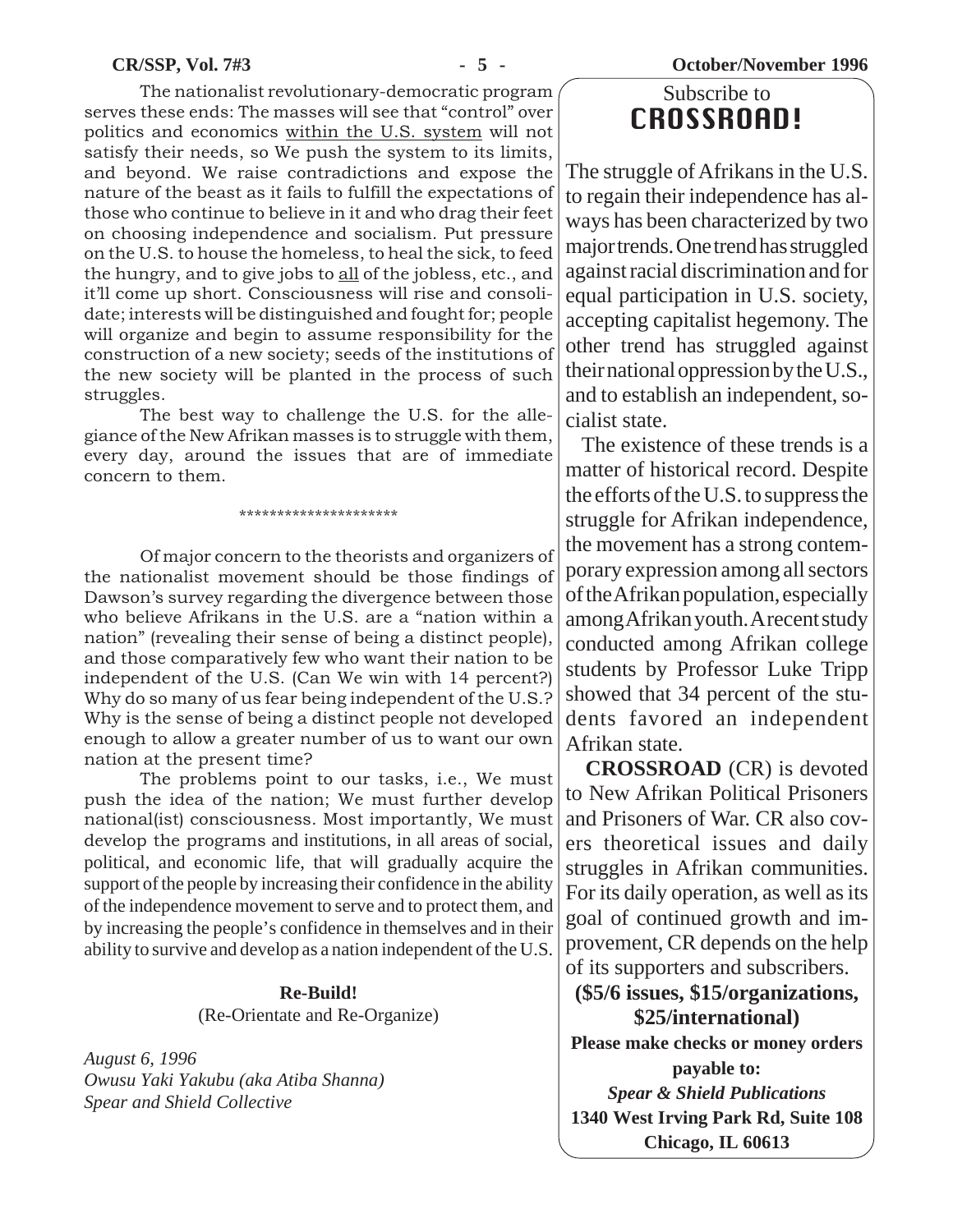# **The Grassroots Program of the Nationalist Movement**

*... patriotism means the safeguard of the existence of the nation and also of their own existence and welfare.*

## *Le Duan*

Amilcar Cabral once said that oppressed people don't fight for ideas, but to see their lives and the lives of their children go forward. Did he mean by this that ideas aren't important? No! He meant that the struggle for the independence of the nation must be grounded by the daily struggles to satisfy the immediate needs of the masses.

As Cabral and the PAIGC fought against Portuguese colonialism, and for their national liberation, they focused upon the real lives and the concrete needs of their people for, say, better roads, for education, for health care, for better working conditions and better pay — they had to pay attention to what We sometimes refer to as the "democratic" content — as well as to the nationalist content — of the struggle for national independence and socialist development.

\*\*\*\*\*\*\*\*\*\*\*\*\*\*\*\*\*\*\*\*\*\*\*\*\*

We're calling for the development of a comprehensive, nationalist, revolutionary-democratic program. You can call it a "grassroots" program, or a "reformist" program, or a "struggle for democratic/ human rights" — the terms are essentially interchangeable, so long as there is a mass stand, and a revolutionary orientation.

We believe that in order to further the development of a nationalist movement, and to eventually gain the support of the masses of Afrikans in the U.S. and win national independence, We must carry out a nationalist revolutionary-democratic program — a program arising from the needs and aspirations of the masses for improvement of their immediate livelihood, and for eventual control of our society's social and productive relations.

A nationalist revolutionary-democratic program is the means by which We raise the fundamental contradictions between our people and the U.S. Such a program attacks all pillars of the oppressive state (i.e., its economy, its judicial, political and socio-cultural systems), and thus undermines the influence of the U.S. and that of its neo-colonial

puppets inside our nation. As We apply the pressure, the covers are pulled off of the puppets and off of the puppeteer, as they fail to fulfill the expectations of those who continue to believe in "the American Way," and who straddle the fence rather than choose independence and socialism.

"...'Going among the people, learning from the people, and serving the people' is really stating that We must find out exactly what the people need and organize them around these needs." - *George Jackson*

The key words there are "We must find out exactly what the people need" — because We have a tendency to substitute our needs for those of the people, i.e., We try to impose upon the people programs that arise out of our heads rather than from the conditions of their lives — and then We usually become frustrated when the programs don't realize their anticipated results. And then, usually, We curse the people and claim that they are backward, rather than our trying to understand that "the people aren't fighting for ideas, but to make their lives and the lives of their children go forward." The task then, for us, is to develop the means by which We join the people, wherever they are, in their efforts to improve and to safeguard their lives and the lives of their children!

*... For a very long time the native devotes [his/her] energies to ending certain definite abuses: forced labor, corporal punishment, inequality of salaries, limitation of political rights, etc. This fight for democracy against the oppression...will slowly leave the confusion of neo-liberal universalism to emerge, sometimes laboriously, as a claim to nationhood...*

# *Frantz Fanon*

All confrontations with those who rule are battles in the war against neo-colonialism, settler-imperialism, and for national independence. Struggles for democratic rights aren't ends in themselves, but they are necessary battles in the protracted struggle for national liberation and socialist development — **if** they are waged by the masses, and from a revolutionary nationalist standpoint.

Long before the masses take up the slogan "Free The Land!" the war for the land has begun waged through struggles for "Afrocentric curriculums" in the schools. As the masses fight for adequate health care...as AIDS continues to eat its way into our lives and as We struggle against it, the war is on to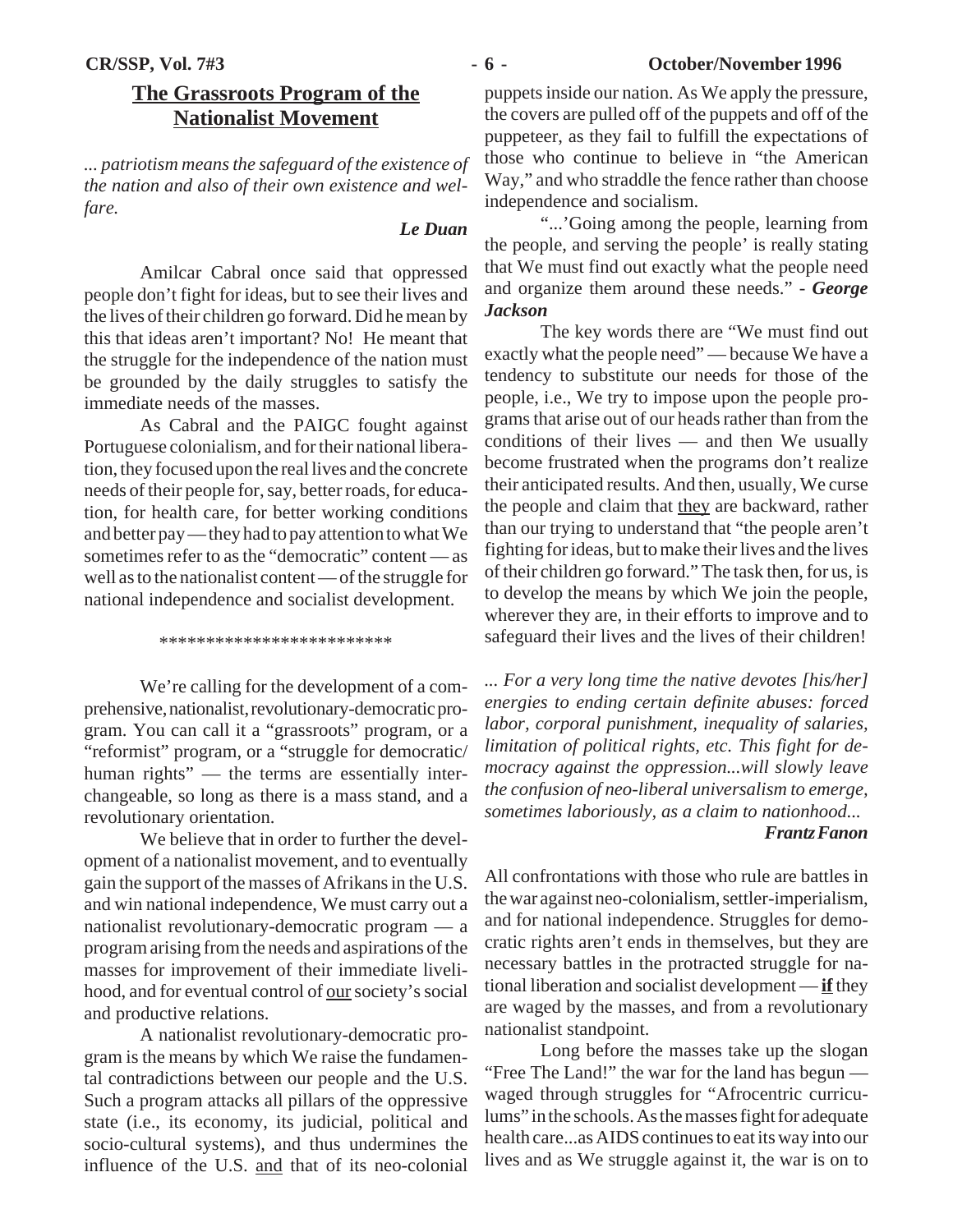"Free the Land!" As We engage the battles to stop the physical and mental abuse of the women and children, and of the gay and lesbian men and women of the nation — all this and more is part of the war to "Free the Land!" However, it won't be a successful war unless and until the nationalist movement begins to assume responsibility for these issues—responsibility for all of the problems confronting all of the people of the nation, on a daily basis.

The road to an independent and socialist National Territory goes by way of the control of apartment buildings, housing complexes, schools, hospitals, city blocks, and southern counties. It's in the course of such struggles that nationalist and revolutionary consciousness develops: The masses begin to see that they have a set of interests that are separate and opposed to those of the U.S. and to those neo-colonial puppets who now claim positions of leadership within the nation. In the course of grassroots struggles to satisfy basic needs, the masses no longer stand in awe of the oppressive regime and its puppets, and come to see the need and the possibility for selfrule.

In the course of struggles for democratic rights, the masses acquire experience in combat against the enemy and in their own leadership abilities. As the masses unite, organize, struggle and develop their strengths, there arise contending ideological and material bases of power, i.e., new ideas, institutions, and other mechanisms for harnessing and directing the people's resources — for self-development, and self-government. That is, as the people engage, say, the economic institutions of the oppressive state, the dialectic between theory and practice will call for the creation of new theories for economic development, for new methods for producing and distributing the wealth produced by the nation-becoming.

#### **ALL POWER TO THE PEOPLE!**

*Owusu Yaki Yakubu (aka Atiba Shanna) August 11, 1996 Spear and Shield Collective*



# **Materials Available From Spear & Shield Publications**

**Notes From a New Afrikan P.O.W. Journal**

| Vita Wa Watu, Books 8, 9, 10, 11 & 12 \$4/each              |  |
|-------------------------------------------------------------|--|
|                                                             |  |
|                                                             |  |
|                                                             |  |
| Capitalism or Socialism (Julius Nyerere)  \$1               |  |
|                                                             |  |
|                                                             |  |
| <b>Bottomfish Blues: The Coming of Black Genocide  \$11</b> |  |
|                                                             |  |
|                                                             |  |
|                                                             |  |
|                                                             |  |
|                                                             |  |

Notes From a New Afrikan P.O.W. Journal

(**\$3** each - please indicate your choice when ordering) *Book One -*Reflections on the 'Prison Movement' • On Transforming the Colonial and Criminal Mentality • New Afrikan POW's and the United Nations • and more!

*Book Two -* We **Still** Charge Genocide • The 13th Amendment: Instrument of Legalized Slavery and the Re-subjugation of New Afrika • and more!

*Book Three* - Thoughts on the Eve of a New Year • Are We Asking the Right Questions?

*Book Four* - Vita Wa Watu • Debray Re-Visited.

*Book Five* - Combat Colonial Violence: Heighten the National Democratic Revolution • and more!

*Book Six* - Against the Wind • Iranian Excerpts (OIPFG) On the Necessity of Armed Struggle

*Book Seven* - Carry On the Tradition: In the Spirit of Fred Hampton and Mark Clark • Thoughts On Consolidation, Ideology and Organization • and more!

#### **Vita Wa Watu: A New Afrikan Theoretical Journal**

(\$4 each - please indicate your choice when ordering) *Book Eight -* Black Liberation (a speech by James Forman); On the Transition of the 'Black Liberation' Phrase, Concept and Movement

*Book Nine* - On the Link Between Oppression of New Afrikan Women and the New Afrikan National Liberation Revolution • and more!

*Book Ten* - Reflections on the Resurgence of Student Activism • Building Shields of Silence and Conviction • Revolutionary Morality: An Overview • and more!

*Book Eleven* - Three Speeches by Fred Hampton • **Counterintelligence** Against the Illinois Chapter of the Black Panther Party • On Our Use of the Word 'Comrad' • and more!

*Book Twelve* - Notes On Cadre Policy and Cadre Development • On What It Means To **"Re-Build"**

Make check or money order payable to:

**Spear & Shield Publications**

**1340 West Irving Park Rd, Suite 108 Chicago, IL 60613**

*(prices subject to change)*